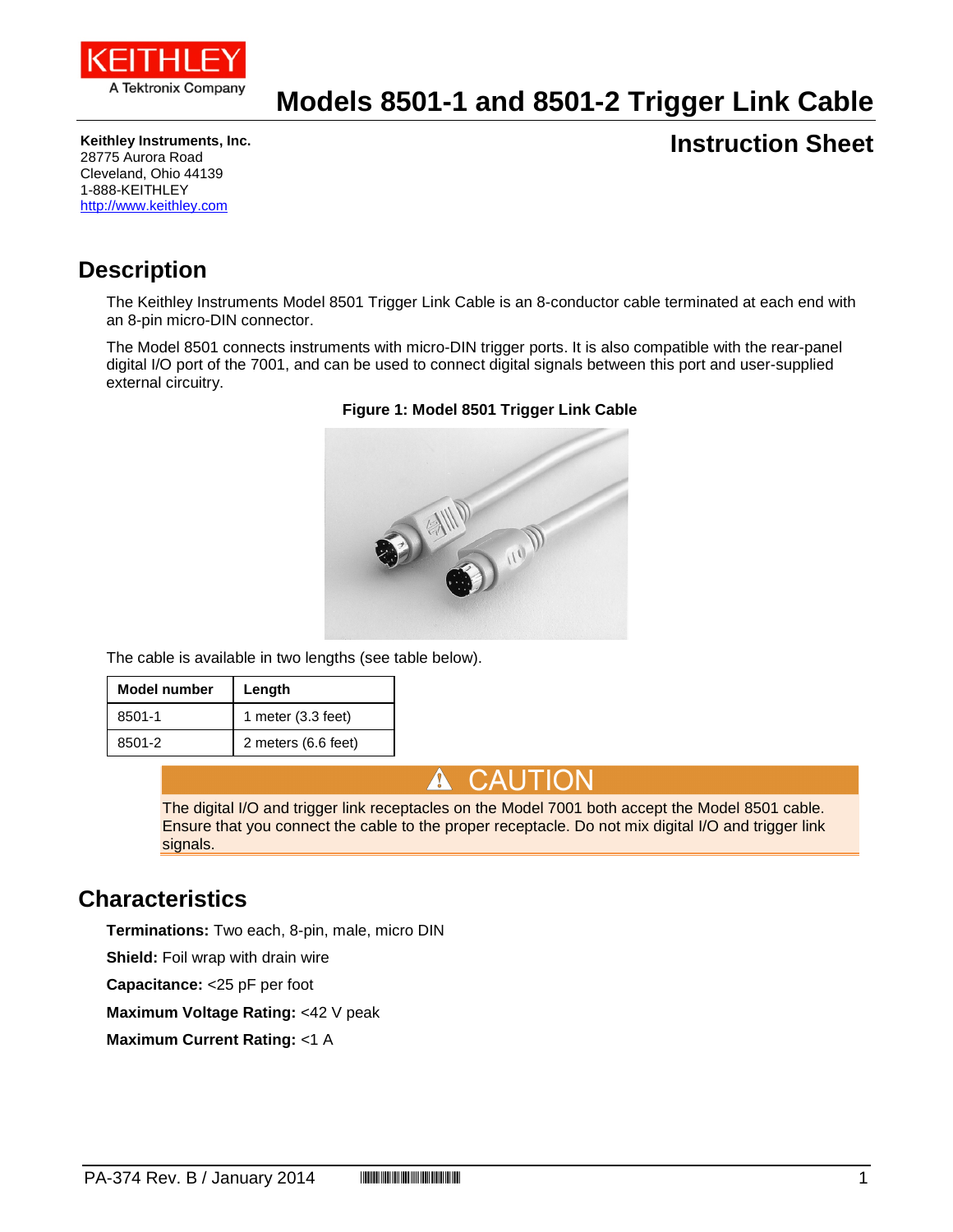## **Pinouts**



| <b>Pin</b>     | <b>Trigger Link</b> | Digital I/O Line           |
|----------------|---------------------|----------------------------|
| 1              | <b>TLINK Line 1</b> | Digital input              |
| $\mathfrak{p}$ | <b>TLINK Line 2</b> | Not connected              |
| 3              | <b>TLINK Line 3</b> | Voltage input (up to 30 V) |
| 4              | <b>TLINK Line 4</b> | Digital output 1           |
| 5              | <b>TLINK Line 5</b> | Digital output 2           |
| 6              | <b>TLINK Line 6</b> | Digital output 3           |
| $\overline{7}$ | Digital common      | Digital output 4           |
| 8              | Digital common      | Digital common             |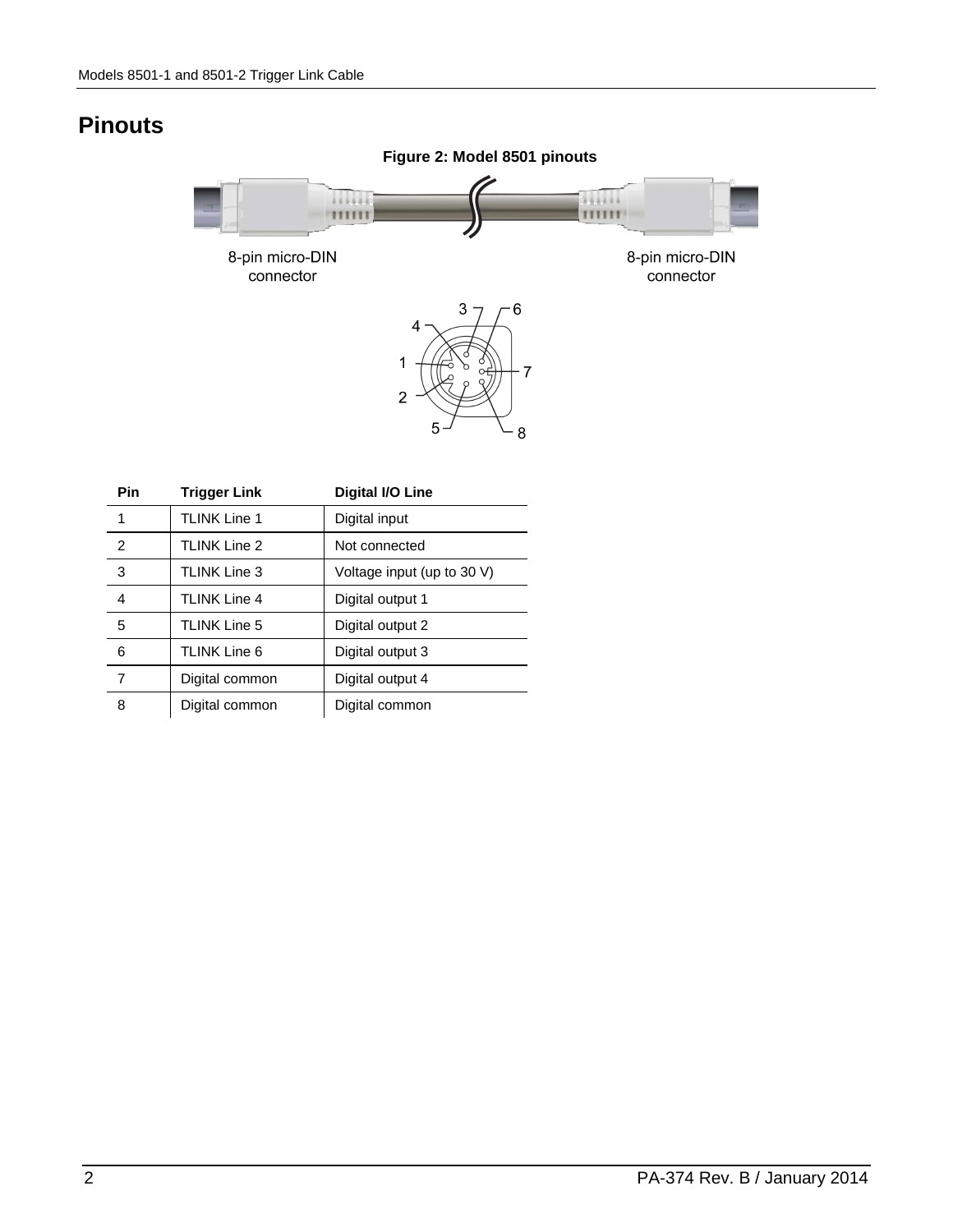# **Safety precautions**

The following safety precautions should be observed before using this product and any associated instrumentation. Although some instruments and accessories would normally be used with nonhazardous voltages, there are situations where hazardous conditions may be present.

This product is intended for use by qualified personnel who recognize shock hazards and are familiar with the safety precautions required to avoid possible injury. Read and follow all installation, operation, and maintenance information carefully before using the product. Refer to the user documentation for complete product specifications.

If the product is used in a manner not specified, the protection provided by the product warranty may be impaired.

The types of product users are:

**Responsible body** is the individual or group responsible for the use and maintenance of equipment, for ensuring that the equipment is operated within its specifications and operating limits, and for ensuring that operators are adequately trained.

**Operators** use the product for its intended function. They must be trained in electrical safety procedures and proper use of the instrument. They must be protected from electric shock and contact with hazardous live circuits.

**Maintenance personnel** perform routine procedures on the product to keep it operating properly, for example, setting the line voltage or replacing consumable materials. Maintenance procedures are described in the user documentation. The procedures explicitly state if the operator may perform them. Otherwise, they should be performed only by service personnel.

**Service personnel** are trained to work on live circuits, perform safe installations, and repair products. Only properly trained service personnel may perform installation and service procedures.

Keithley Instruments products are designed for use with electrical signals that are measurement, control, and data I/O connections, with low transient overvoltages, and must not be directly connected to mains voltage or to voltage sources with high transient overvoltages. Measurement Category II (as referenced in IEC 60664) connections require protection for high transient overvoltages often associated with local AC mains connections. Certain Keithley measuring instruments may be connected to mains. These instruments will be marked as category II or higher.

Unless explicitly allowed in the specifications, operating manual, and instrument labels, do not connect any instrument to mains.

Exercise extreme caution when a shock hazard is present. Lethal voltage may be present on cable connector jacks or test fixtures. The American National Standards Institute (ANSI) states that a shock hazard exists when voltage levels greater than 30 V RMS, 42.4 V peak, or 60 VDC are present. A good safety practice is to expect that hazardous voltage is present in any unknown circuit before measuring.

Operators of this product must be protected from electric shock at all times. The responsible body must ensure that operators are prevented access and/or insulated from every connection point. In some cases, connections must be exposed to potential human contact. Product operators in these circumstances must be trained to protect themselves from the risk of electric shock. If the circuit is capable of operating at or above 1000 V, no conductive part of the circuit may be exposed.

Do not connect switching cards directly to unlimited power circuits. They are intended to be used with impedance-limited sources. NEVER connect switching cards directly to AC mains. When connecting sources to switching cards, install protective devices to limit fault current and voltage to the card.

Before operating an instrument, ensure that the line cord is connected to a properly-grounded power receptacle. Inspect the connecting cables, test leads, and jumpers for possible wear, cracks, or breaks before each use.

When installing equipment where access to the main power cord is restricted, such as rack mounting, a separate main input power disconnect device must be provided in close proximity to the equipment and within easy reach of the operator.

For maximum safety, do not touch the product, test cables, or any other instruments while power is applied to the circuit under test. ALWAYS remove power from the entire test system and discharge any capacitors before: connecting or disconnecting cables or jumpers, installing or removing switching cards, or making internal changes, such as installing or removing jumpers.

Do not touch any object that could provide a current path to the common side of the circuit under test or power line (earth) ground. Always make measurements with dry hands while standing on a dry, insulated surface capable of withstanding the voltage being measured.

For safety, instruments and accessories must be used in accordance with the operating instructions. If the instruments or accessories are used in a manner not specified in the operating instructions, the protection provided by the equipment may be impaired.